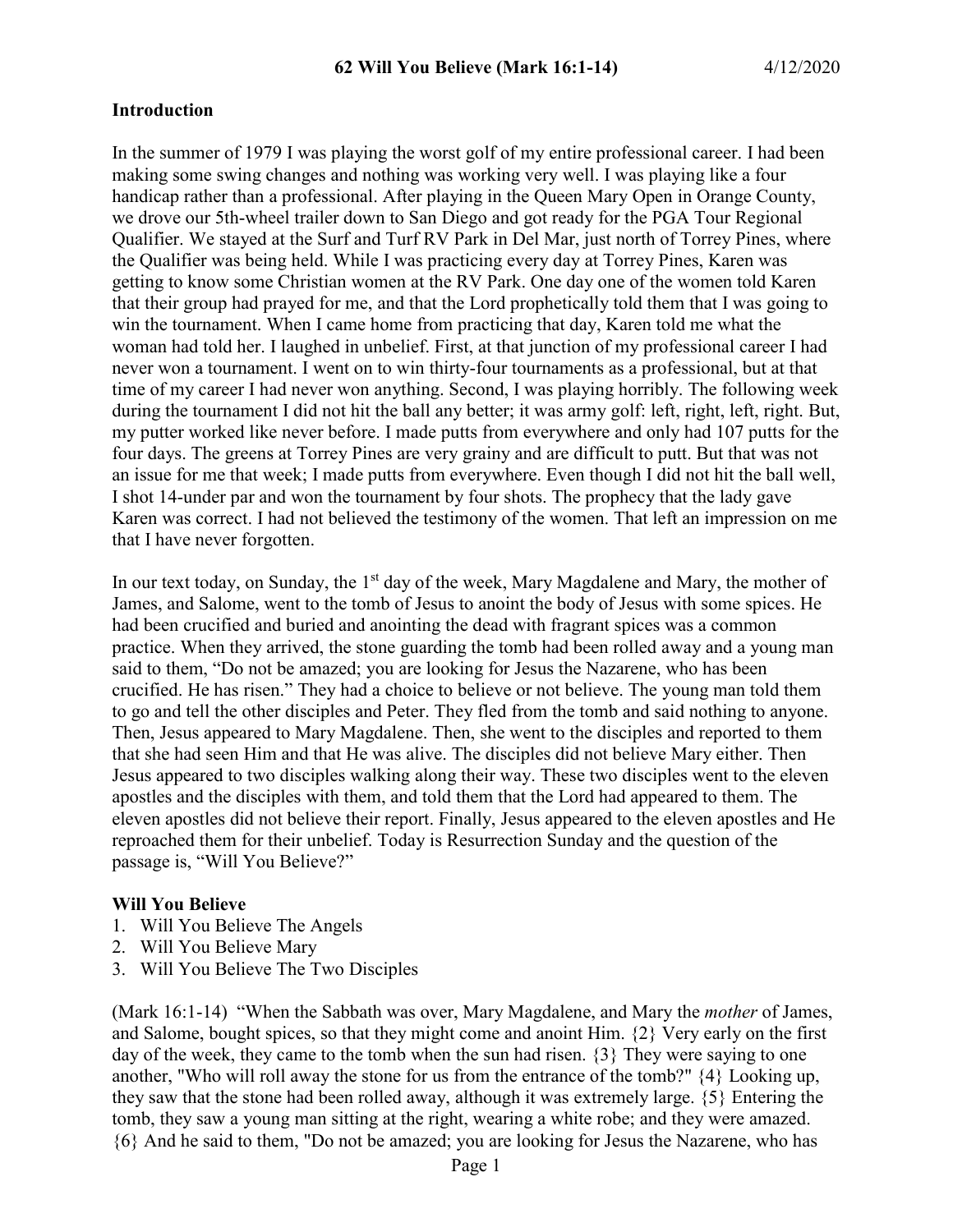been crucified. He has risen; He is not here; behold, *here is* the place where they laid Him. {7} "But go, tell His disciples and Peter, 'He is going ahead of you to Galilee; there you will see Him, just as He told you.'" {8} They went out and fled from the tomb, for trembling and astonishment had gripped them; and they said nothing to anyone, for they were afraid. {9} [Now after He had risen early on the first day of the week, He first appeared to Mary Magdalene, from whom He had cast out seven demons. {10} She went and reported to those who had been with Him, while they were mourning and weeping. {11} When they heard that He was alive and had been seen by her, they refused to believe it. {12} After that, He appeared in a different form to two of them while they were walking along on their way to the country. {13} They went away and reported it to the others, but they did not believe them either. {14} Afterward He appeared to the eleven themselves as they were reclining *at the table;* and He reproached them for their unbelief and hardness of heart, because they had not believed those who had seen Him after He had risen."

## **1. Will You Believe The Angels** (Mark 16:1-8)

Our passage begins with Mary Magdalene and Mary, the mother of James, and Salome buying spices after the Sabbath. The Jews were not allowed to buy or sell anything on the Sabbath. Nobody was allowed to work on the Sabbath. The Jewish day starts at 6:00 p.m. In Genesis 1:5, God called the light day and the darkness, night. "And there was evening and there was morning, one day." So, the Sabbath ended at 6:00 p.m. on Saturday. So, this is probably Saturday evening when they went to the bazaar to buy these spices. Then, very early on Sunday morning after the sun had risen they came to the tomb. Now, many churches celebrate sunrise services.

(Mark 16:1-2) "When the Sabbath was over, Mary Magdalene, and Mary the *mother* of James, and Salome, bought spices, so that they might come and anoint Him. {2} Very early on the first day of the week, they came to the tomb when the sun had risen."

(Gen 1:5) "God called the light day, and the darkness He called night. And there was evening and there was morning, one day."

Once the ladies arrived at the tomb they said to one another, "Who will roll away the stone for us from the entrance of the tomb. But, once they got to the tomb and looked up, they saw that the stone had been rolled away. This not really a stone, this is more like a boulder. Most scholars believe the stone was about seven feet tall and weighed about 4,000 pounds. It would have taken a number of strong men to roll away the stone. The two ladies went into the tomb and saw a young man sitting at the right, wearing a white robe.

(Mark 16:3-5) "They were saying to one another, "Who will roll away the stone for us from the entrance of the tomb?" {4} Looking up, they saw that the stone had been rolled away, although it was extremely large. {5} Entering the tomb, they saw a young man sitting at the right, wearing a white robe; and they were amazed."

Mark does not say that the young man was an angel, but in Matthew's account, he gives us a little more information. He said that a severe earthquake had occurred. An angel of the Lord had descended from heaven and rolled away the stone and sat on it. The word angel comes from the Greek word aggelos, which means a messenger. This angel had been sent to give these ladies a message. The angel's appearance was like lightning and his clothes were as white as snow. By the time that the ladies got there, the angel was not sitting on the boulder, but was inside the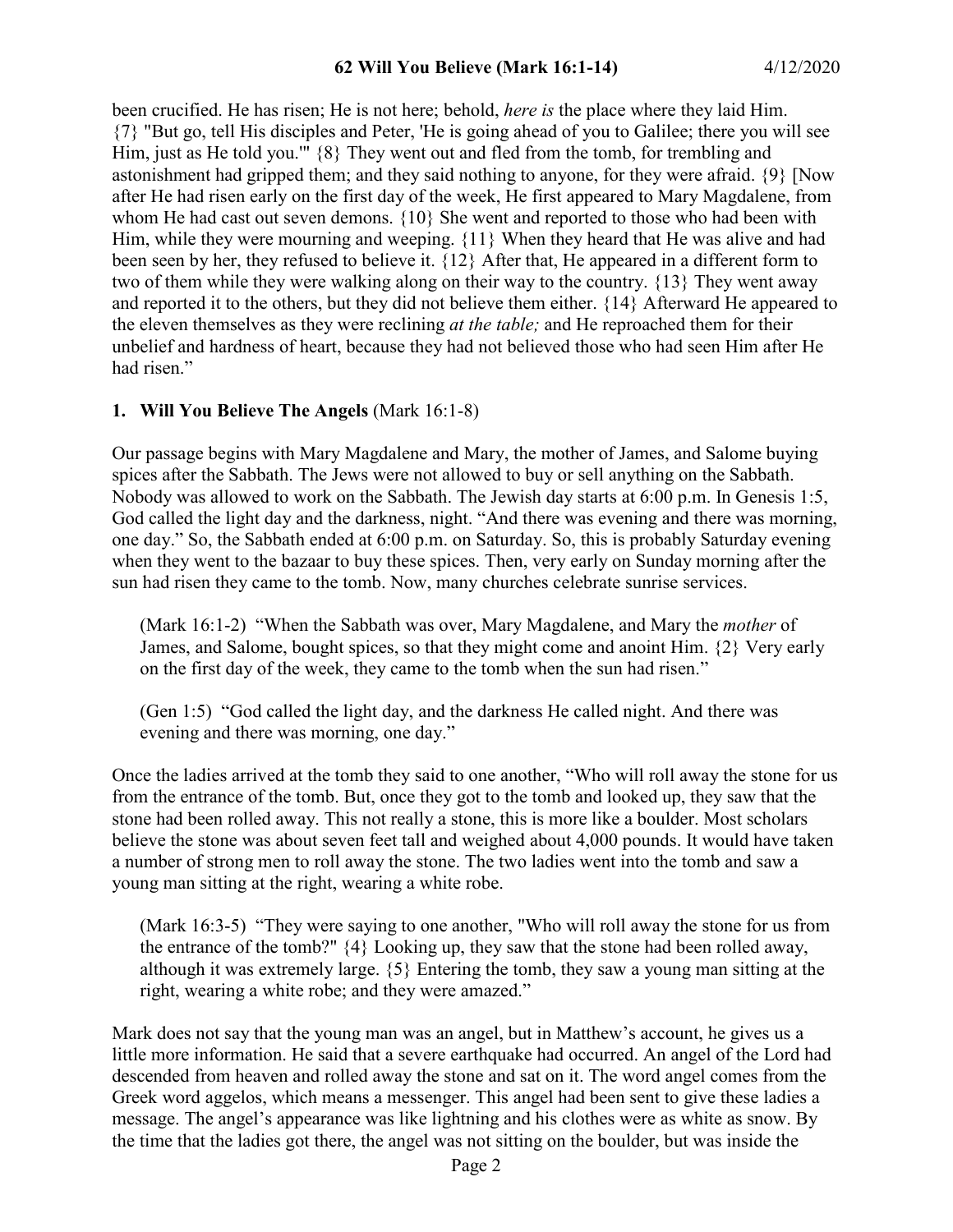tomb. Sometimes we picture angels as these great big men, or older men. This angel was a young man. Both accounts tell us that the angel was wearing white.

(Matt 28:2-3) "And behold, a severe earthquake had occurred, for an angel of the Lord descended from heaven and came and rolled away the stone and sat upon it. {3} And his appearance was like lightning, and his clothing as white as snow."

The angel said to the women, "Do not be amazed." How could they not be amazed. The body of Jesus is missing. The angel was a young man, whose appearance is like lightning, was clothed in a white robe, and was speaking to them. They had to be amazed. Then, the angel told them what they already knew, that they were looking for Jesus. He then told them that Jesus the Nazarene, who had been crucified, "He has risen." This saying is quoted by people all over the world on Resurrection Day. We say, "He has risen." The normal response is, "He is risen indeed." On this particular Sunday, we celebrate the resurrection of the Lord Jesus Christ. He is risen. Then, the young angel told them that He was not there. Of course He was not there. They would have seen Him if He was there. Then, the angel showed them where He had been laid.

(Mark 16:6) "And he said to them, "Do not be amazed; you are looking for Jesus the Nazarene, who has been crucified. He has risen; He is not here; behold, *here is* the place where they laid Him."

What was the message the angel had been sent to tell them? The angel gave them orders to go tell Jesus' disciples and Peter. Then, he told them that Jesus was going ahead of them to Galilee and that they would see Him there, just as Jesus had told them. Jesus had told all of the disciples that He was going to be put to death and that He would rise again. Even though He had declared it many times to them, it never really sunk in to them. Both women went out and fled from the tomb. They were trembling and astonishment had gripped them. They were trembling from fear. Mark records that they said nothing to anyone for they were afraid. They did not go tell the disciples and Peter; they said nothing to anyone.

(Mark 16:7-8) "But go, tell His disciples and Peter, 'He is going ahead of you to Galilee; there you will see Him, just as He told you.'" {8} They went out and fled from the tomb, for trembling and astonishment had gripped them; and they said nothing to anyone, for they were afraid."

It is interesting that the angel tells them to tell Peter and the other disciples. Peter was the leader and spokesperson for the other disciples. But, that is not why Peter is specifically mentioned. Peter has just denied Christ three times. When the rooster crowed and Peter realized that he had denied Jesus three times, he left the scene weeping. Jesus is going to restore Peter by the Sea of Galilee. Jesus is going to go to Galilee and restore Peter. God was not done with Peter. God had great plans for this apostle. He sent an angel to Mary Magdalene and told her to tell Peter and the disciples to go to Galilee and that Jesus would meet them there. We find the account of Peter being restored in John 21. Peter denied Jesus three times and when Jesus restored him, He asked him three times if he loved Him. God was intentional and planned this out.

(Mark 14:72) "Immediately a rooster crowed a second time. And Peter remembered how Jesus had made the remark to him, "Before a rooster crows twice, you will deny Me three times." And he began to weep."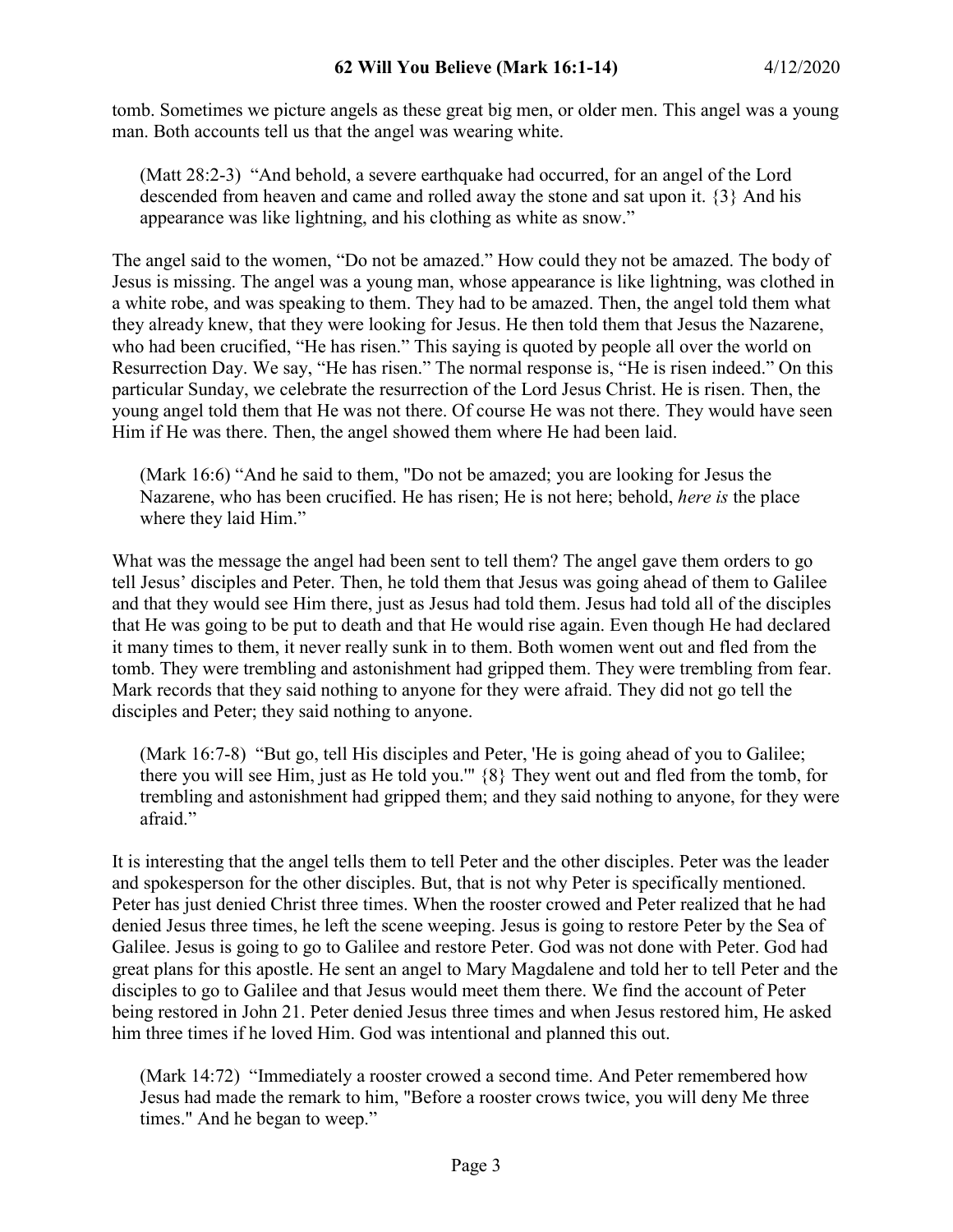We all mess up at times. Peter messed up, but God restored Him. God had plans for Peter, just as He has plans for you. If you feel that you have let God down, be assured that God wants to restore you and use you. Confess your sins, receive forgiveness, and get involved again.

How many of you have seen an angel? Some may have seen an angel and knew it. Some may have seen an angel and did not realize it. In Hebrews 13:2 we are exhorted to show hospitality to strangers. Then, we are told that by showing hospitality to strangers some have entertained angels without knowing it. So, some of you may have entertained an angel and did not even know it. But, most people that have seen angels have been astonished and full of fear. However, in most cases where angels appeared to people, they have been afraid. For example, in Luke 2:9, an angel appeared to the shepherds to declare the birth of Christ, and Luke records that they were terribly frightened.

(Heb 13:2) "Do not neglect to show hospitality to strangers, for by this some have entertained angels without knowing it."

(Luke 2:9) "And an angel of the Lord suddenly stood before them, and the glory of the Lord shone around them; and they were terribly frightened."

In Daniel 10, Gabriel appeared to Daniel and put his hand on him. Daniel records that it set him trembling on his hands and knees. He told Daniel to stand up and he stood up trembling. Then, Gabriel told him, "Do not be afraid." Angelic encounters very often cause amazement, fear, and trembling. Mary Magdalene and Mary the mother of Salome and James are no exceptions. They were afraid and trembling over this angelic encounter.

(Dan 10:10-12) "Then behold, a hand touched me and set me trembling on my hands and knees. {11} He said to me, "O Daniel, man of high esteem, understand the words that I am about to tell you and stand upright, for I have now been sent to you." And when he had spoken this word to me, I stood up trembling. {12} Then he said to me, "Do not be afraid, Daniel, for from the first day that you set your heart on understanding *this* and on humbling yourself before your God, your words were heard, and I have come in response to your words."

Even though they were afraid and trembling, Matthew records that they left the tomb with fear and great joy and ran to report it to His disciples. They had both fear and joy. They were full of fear and trembling because of this angelic encounter. They were also full of joy over the message that they had just heard. Out of great joy, they ran to report it to the disciples, which is exactly what the angel had told them to do. The question is, "Did they believe the angel?" Yes, without a doubt, Mary Magdalene and Mary, the mother of James and Salome believed.

(Matt 28:8) "And they left the tomb quickly with fear and great joy and ran to report it to His disciples."

If an angel came to you and told you that Jesus had been resurrected from the dead, would you believe the angel? In Luke 1:18-20, God sent a message to Zacharias, the father of John, and he did not believe. In Luke 1:38, God sent a message to Mary, the mother of Jesus and she believed. In Matthew 1:20-25, God sent an angel to Joseph and told him not to be afraid to take Mary as his wife. The angel told him that she had been impregnated by the Holy Spirit. He believed the angel and kept her a virgin until after the birth of Christ. We have examples of people who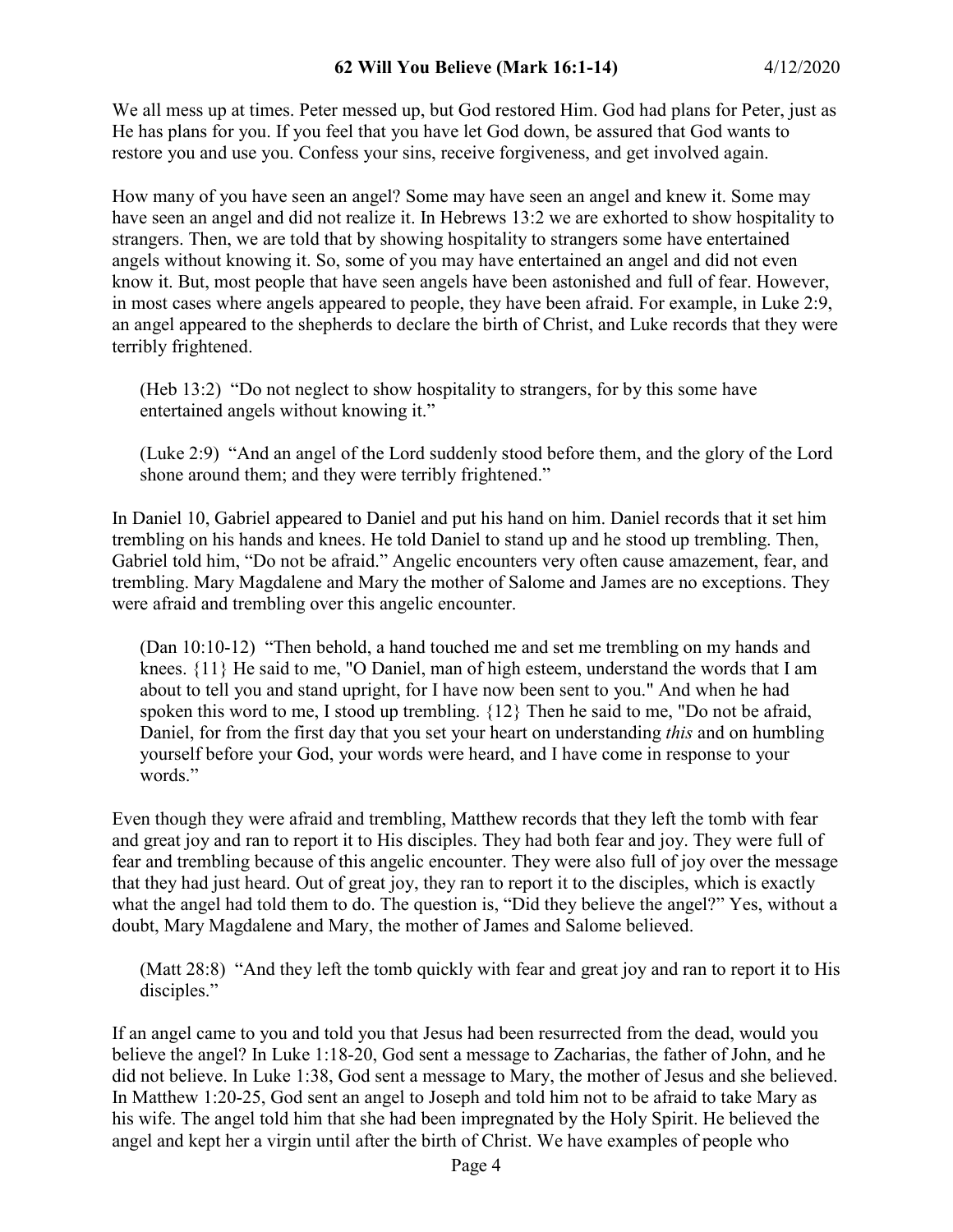believed and who did not believe the word of an angel. The women had brought spices to the grave. They were obviously not expecting the grave to be empty. Something happened at the tomb. The question for us this Resurrection Sunday is, do we believe the word of the angel? Do we believe that "He is risen." Do you believe that He is risen?

(Luke 1:18-20) "Zacharias said to the angel, "How will I know this *for certain?* For I am an old man and my wife is advanced in years." {19} The angel answered and said to him, "I am Gabriel, who stands in the presence of God, and I have been sent to speak to you and to bring you this good news. {20} "And behold, you shall be silent and unable to speak until the day when these things take place, because you did not believe my words, which will be fulfilled in their proper time."

(Luke 1:38) "And Mary said, "Behold, the bondslave of the Lord; may it be done to me according to your word." And the angel departed from her."

(Matt 1:20-25) "But when he had considered this, behold, an angel of the Lord appeared to him in a dream, saying, "Joseph, son of David, do not be afraid to take Mary as your wife; for the Child who has been conceived in her is of the Holy Spirit. {21} She will bear a Son; and you shall call His name Jesus, for He will save His people from their sins." {22} Now all this took place to fulfill what was spoken by the Lord through the prophet: {23} "BEHOLD, THE VIRGIN SHALL BE WITH CHILD AND SHALL BEAR A SON, AND THEY SHALL CALL HIS NAME IMMANUEL," which translated means, "GOD WITH US." {24} And Joseph awoke from his sleep and did as the angel of the Lord commanded him, and took *Mary* as his wife,  $\{25\}$  but kept her a virgin until she gave birth to a Son; and he called His name Jesus."

# **2. Will You Believe Mary** (Mark 16:9-11)

After Mary Magdalene, Mary, the mother of James, and Salome, saw the angel, they fled and did not tell anyone of their encounter with the angel. Mark records that the Lord appeared to Mary Magdalene. It would seem like this is happening much later and that Mary, the mother of James, and Salome were not with her.

(Mark 16:8-9) "They went out and fled from the tomb, for trembling and astonishment had gripped them; and they said nothing to anyone, for they were afraid. {9} [Now after He had risen early on the first day of the week, He first appeared to Mary Magdalene, from whom He had cast out seven demons."

However, when we read Matthew's account, we see that they left the tomb quickly with fear and great joy and ran to report to His disciples. And behold, Jesus met them and greeted them while they were on the way to report it to Jesus' disciples. Jesus appeared to all three of these women, not just to Mary Magdalene. In Luke, we find that some women had come to Jesus out of Galilee. Mary Magdalene is from Magdala, on the southwest side of the Sea of Galilee. In Luke 24:10 we find that Joanna is also with them. Joanna and Mary Magdalene traveled together a lot with the disciples. So, there are at least four women at the tomb, not just three. In both the Old and New Testament every fact was to confirmed by two or three witnesses (Deut 17:6, 19:15, Matt 18:16). There were four witnesses to His appearing, giving their testimony credibility and legality. They came up and took hold of His feet and worshipped Him.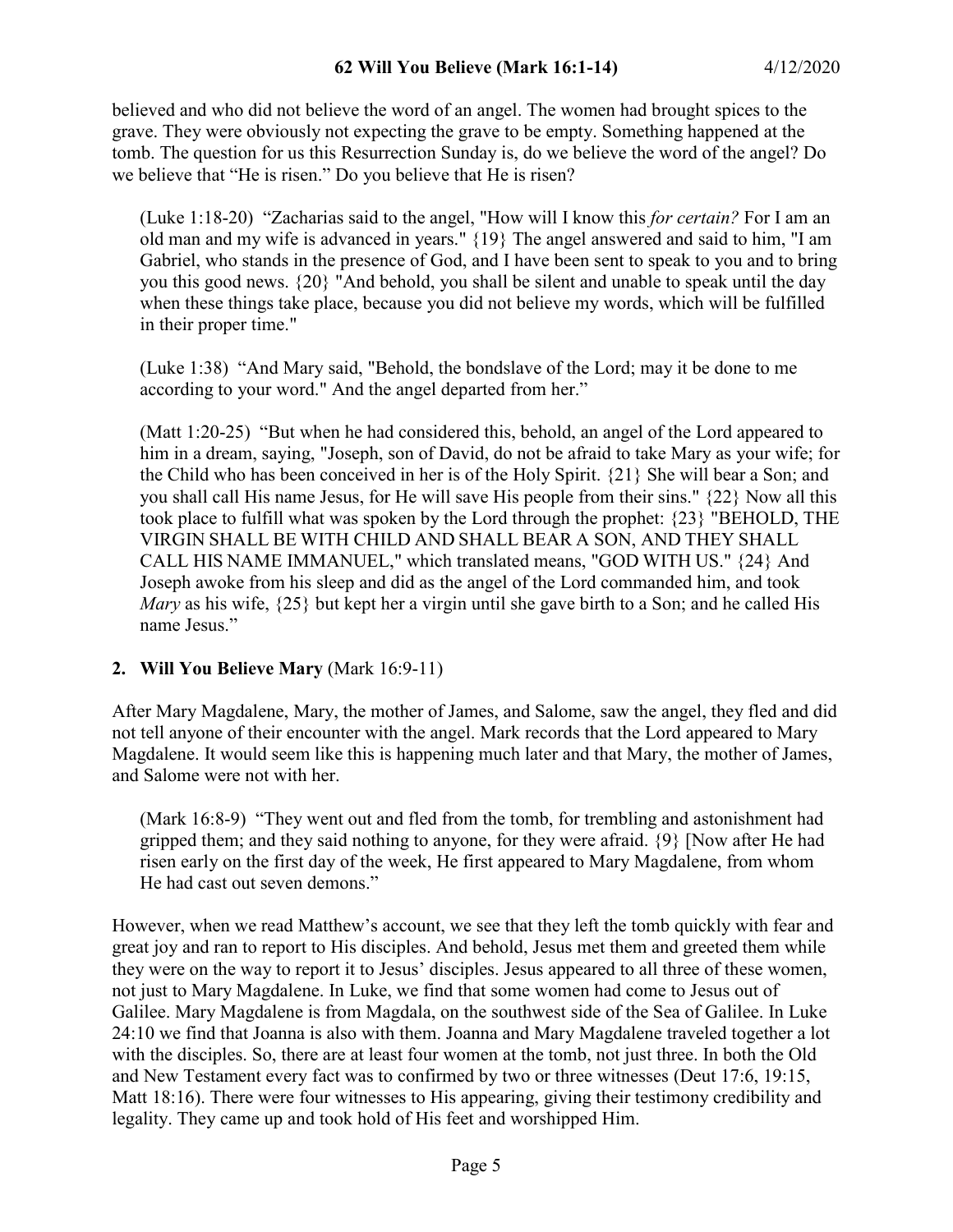(Matt 28:8-10) "And they left the tomb quickly with fear and great joy and ran to report it to His disciples.  $\{9\}$  And behold, Jesus met them and greeted them. And they came up and took hold of His feet and worshiped Him. {10} Then Jesus said to them, "Do not be afraid; go and take word to My brethren to leave for Galilee, and there they will see Me."

(Luke 23:55-24:10) "Now the women who had come with Him out of Galilee followed, and saw the tomb and how His body was laid. {24:10} Now they were Mary Magdalene and Joanna and Mary the *mother* of James; also the other women with them were telling these things to the apostles."

Mark wrote that they went and reported to those who had been with Him, that is, His apostles. Matthew recorded that Jesus told them not to be afraid and to take word to His brethren to leave for Galilee where they would see Him. Many of the apostles were fishermen from Galilee. Jesus had called many of them while they were fishing. Jesus had made His home in Capernaum, on the northwest side of Galilee. So, it is only logical that they would have returned to their home town in Galilee. Mary went to the brethren and found them mourning and weeping. John tells us that Mary Magdalene went to the disciples and announced that she had seen the Lord, and that He had said these things to her. She faithfully delivered the word that Jesus had given her for them.

(Mark 16:10) "She went and reported to those who had been with Him, while they were mourning and weeping."

(John 20:18) "Mary Magdalene came, announcing to the disciples, "I have seen the Lord," and *that* He had said these things to her."

When she told them that Jesus was alive and that she had seen Him, they refused to believe it. This is a woman who traveled with their group. This is a woman who had contributed to Jesus' ministry. This is a woman that they knew and trusted, yet they would not believe her.

(Mark 16:11) "When they heard that He was alive and had been seen by her, they refused to believe it."

The question is, "Will You Believe?" Perhaps they did not believe her because of her past reputation. Perhaps they did not believe her because she had been demonized. Mark records that she had seven demons cast out of her. I don't believe that either of these are the reason that they did not believe. In verse 14, Mark gives the reason that they did not believe. They had hardness of heart. Hardness of heart can prevent us from believing. The opposite of a hard heart is a soft and humble heart. I believe we are to receive the word with humility of heart. How is your heart this morning? Will you believe?

(Mark 16:14b) "…and He reproached them for their unbelief and hardness of heart, because they had not believed those who had seen Him after He had risen."

# **3. Will You Believe The Disciples** (Mark 16:12-14)

Mark records that He appeared in a different form to two of them while they were walking along on their way to the country. Luke shares in depth about these two men in Luke 24:13-35. They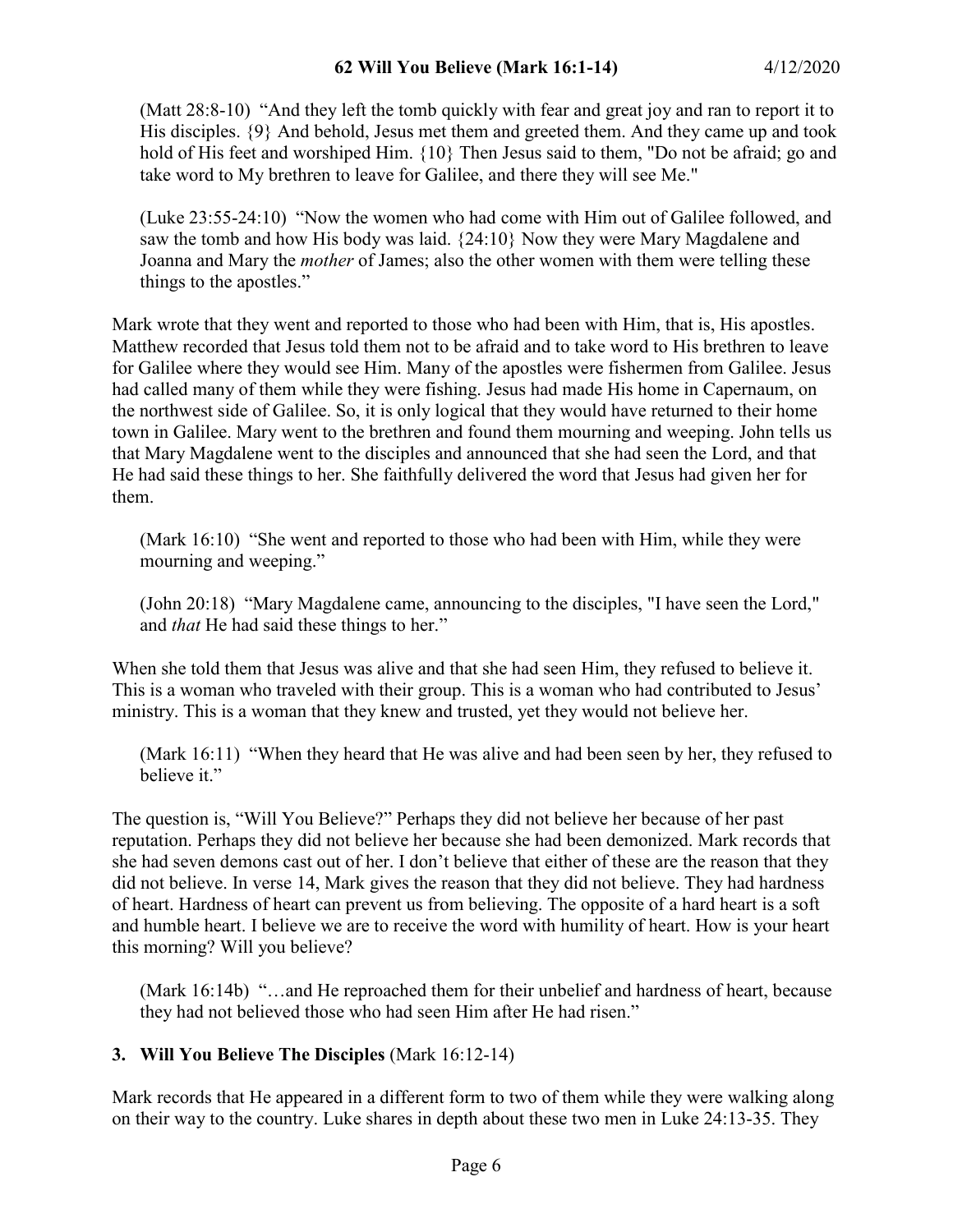were on their way to Emmaus when Jesus joined them. Jesus acted like He did not know what they were talking about and asked them what they were discussing.

(Mark 16:12-13) "After that, He appeared in a different form to two of them while they were walking along on their way to the country. {13} They went away and reported it to the others, but they did not believe them either."

(Luke 24:13-24) "And behold, two of them were going that very day to a village named Emmaus, which was about seven miles from Jerusalem. {14} And they were talking with each other about all these things which had taken place. {15} While they were talking and discussing, Jesus Himself approached and *began* traveling with them. {16} But their eyes were prevented from recognizing Him. {17} And He said to them, "What are these words that you are exchanging with one another as you are walking?" And they stood still, looking sad. {18} One *of them,* named Cleopas, answered and said to Him, "Are You the only one visiting Jerusalem and unaware of the things which have happened here in these days?" {19} And He said to them, "What things?" And they said to Him, "The things about Jesus the Nazarene, who was a prophet mighty in deed and word in the sight of God and all the people, {20} and how the chief priests and our rulers delivered Him to the sentence of death, and crucified Him. {21} "But we were hoping that it was He who was going to redeem Israel. Indeed, besides all this, it is the third day since these things happened. {22} "But also some women among us amazed us. When they were at the tomb early in the morning, {23} and did not find His body, they came, saying that they had also seen a vision of angels who said that He was alive. {24} "Some of those who were with us went to the tomb and found it just exactly as the women also had said; but Him they did not see."

After they had told Jesus all about how they had hoped that Jesus was the Redeemer and how the women had amazed them by telling them that Jesus was alive, Jesus responded to them. He said, "O foolish men and slow of heart to believe in all that the prophets have spoken!" "Then beginning with Moses and with all the prophets, He explained to them the tings concerning Himself in all the Scriptures." Jesus had told His disciples that He was going to die and then be raised from the dead in three days. He had taught them the Scriptures pertaining to this, but they had not grasped and believed the Scriptures. Then, after they arrived at Emmaus and had eaten with Jesus, their eyes were opened and they recognized Him. Then, He vanished from their sight. Even though it was evening and not the time to be going out on the road, they got up that very hour and returned to Jerusalem. They found the eleven apostles and said, "The Lord has really risen and has appeared to Simon." Then they shared their experience with them.

(Luke 24:25-35) "And He said to them, "O foolish men and slow of heart to believe in all that the prophets have spoken!  $\{26\}$  "Was it not necessary for the Christ to suffer these things and to enter into His glory?" {27} Then beginning with Moses and with all the prophets, He explained to them the things concerning Himself in all the Scriptures. {28} And they approached the village where they were going, and He acted as though He were going farther. {29} But they urged Him, saying, "Stay with us, for it is *getting* toward evening, and the day is now nearly over." So He went in to stay with them. {30} When He had reclined *at the table* with them, He took the bread and blessed *it,* and breaking *it,* He *began* giving *it* to them. {31} Then their eyes were opened and they recognized Him; and He vanished from their sight. {32} They said to one another, "Were not our hearts burning within us while He was speaking to us on the road, while He was explaining the Scriptures to us?" {33} And they got up that very hour and returned to Jerusalem, and found gathered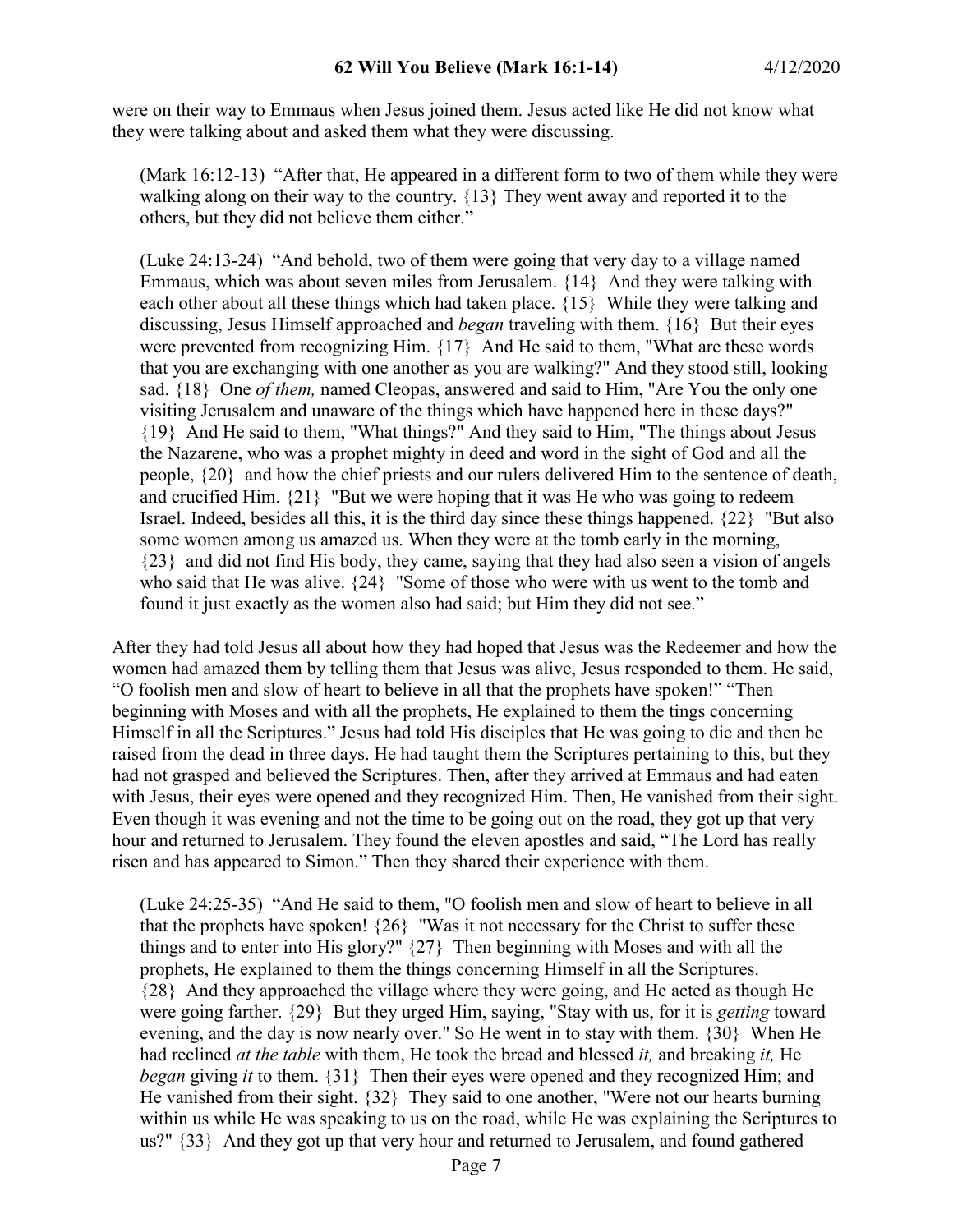together the eleven and those who were with them, {34} saying, "The Lord has really risen and has appeared to Simon." {35} They *began* to relate their experiences on the road and how He was recognized by them in the breaking of the bread."

All that we saw in Mark was that Jesus appeared in form to two of them and that the apostles did not believe them either. The apostles heard the testimony of the four women. The disciples heard the testimony of the two, and the explanation of all the scriptures, and they did not believe.

(Mark 16:12-13) "After that, He appeared in a different form to two of them while they were walking along on their way to the country. {13} They went away and reported it to the others, but they did not believe them either."

Our passage ends with Jesus appearing to the eleven as they were reclining at the table. Jesus does not give them an "Attaboy!" Jesus reproached them for their unbelief and hardness of heart, because they had not believed those who had seen Him after He had risen.

(Mark 16:14) "Afterward He appeared to the eleven themselves as they were reclining *at the table;* and He reproached them for their unbelief and hardness of heart, because they had not believed those who had seen Him after He had risen."

Jesus appeared to His apostles more than once. The first time He appeared, Thomas was not with them. However, in our text today, which is the second time He appeared to them, they were all together. Let's look briefly at the other account in John 20:24-29. Thomas, one of the twelve was not with them when Jesus came. The disciples told Thomas that they had seen the Lord, but he said to them, "Unless I see in His hands the imprint of the nails, and put my finger into the place of the nails, and put my hand into His side, I will not believe." Eight days later the Lord appeard to all eleven of them, which is our text today in Mark. Jesus had Thomas put His hand on His side, and told him not to be unbelieving, but believing. Thomas responded by saying, "My Lord and my God!" By the way, if Jesus was not God, Jesus would have corrected Thomas, but He did not correct him for that. He simply said, "Because you have seen Me, have you believed? Blessed are they who did not see, and yet believed."

(John 20:24-29) "But Thomas, one of the twelve, called Didymus, was not with them when Jesus came. {25} So the other disciples were saying to him, "We have seen the Lord!" But he said to them, "Unless I see in His hands the imprint of the nails, and put my finger into the place of the nails, and put my hand into His side, I will not believe." {26} After eight days His disciples were again inside, and Thomas with them. Jesus came, the doors having been shut, and stood in their midst and said, "Peace *be* with you." {27} Then He \*said to Thomas, "Reach here with your finger, and see My hands; and reach here your hand and put it into My side; and do not be unbelieving, but believing." {28} Thomas answered and said to Him, "My Lord and my God!"  ${29}$  Jesus \*said to him, "Because you have seen Me, have you believed? Blessed *are* they who did not see, and *yet* believed."

When people share some things with me that I find difficult to believe, I go to the Scriptures. How does this line up with the Scriptures? The apostles had testimonies, and they also had prophecies given and explained in advance. The apostles had fulfilled prophecies explained. The apostles had the testimonies and the Scriptures, yet they did not believe. That is why Jesus reproached them for their unbelief and hardness of heart.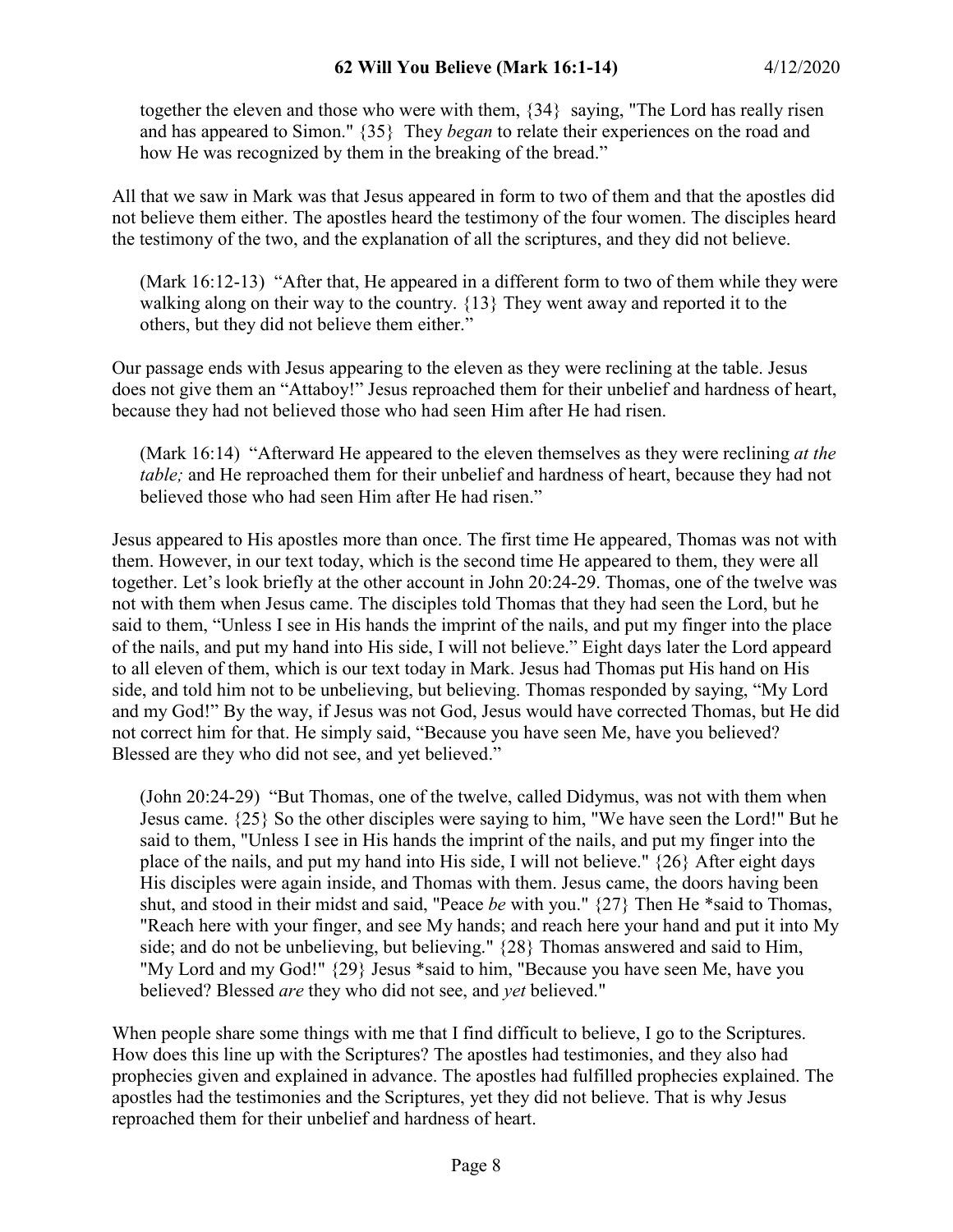When people tell me about healings, I have no problem believing. I see them in Scripture and I believe we are to pray for the sick. I have seen God miraculously heal a number of people of different things when I have prayed for them. I have seen big things, like people with cancer healed, or women who could not bear children get pregnant. I have also seen lots of little things like hiccups instantly go away. This lines up with the Scriptures. But, some of the things I hear don't line up too well with what I see in the Scriptures. I struggle with believing some of those things. We need discernment and we need to use the Scriptures. At the same time, we don't want to be slow of heart or hard of heart and not believe the testimonies that we hear.

## **Conclusion and Applications**

The question this morning is do you believe? Do you believe the testimony of the angels? The women went to the tomb with aromatic spices. They believed they would see the corpse of Jesus. Instead, Jesus was not there and the angels told them that He had risen. They were frightened, but they believed. Something happened at the tomb in their encounter with the angels and they became believers.

The women went to the disciples, and they did not believe. Even though there were four women who gave a testimony, they did not believe. Do you believe the legal testimony of the four women? Do you believe the testimony of the two men that were on the road to Emmaus? Do you believe the testimony of the eleven apostles? Ten of the eleven apostles that He appeared to died as martyrs for their faith. They would not have died as martyrs unless they believed.

I want to close with one more passage. In 1 Corinthians 15:3-8, Paul shares the gospel message. He tells them that Christ died for our sins according to the Scriptures and that He was buried, and that He was raised on the third day according to the Scriptures. We have the testimony of the Word of God, which is inerrant and true. Next, Paul shares that Jesus appeared to Peter and to the other apostles. We have the testimony of the twelve apostles. Then, Paul shares that Jesus appeared to more than five hundred brethren at one time, and at the time that Paul wrote this second letter to the Corinthian church, most of them were still alive.

(1 Cor 15:3-6) "For I delivered to you as of first importance what I also received, that Christ died for our sins according to the Scriptures, {4} and that He was buried, and that He was raised on the third day according to the Scriptures, {5} and that He appeared to Cephas, then to the twelve. {6} After that He appeared to more than five hundred brethren at one time, most of whom remain until now, but some have fallen asleep."

The question for you this morning is, "Will you believe?" This morning, if you have never placed your faith in Jesus Christ, and you DO believe that Jesus was raised from the dead on the third day, let me invite you to pray with me this morning. "Father God, I do believe that Jesus is the Son of God, the Messiah, the Lamb of God who took away the sins of the world. I believe that He died for my sins according to the Scriptures. I believe that He was buried, and that You raised Him from the dead on the third day. I ask You, Jesus, to come into my life and to forgive me of my sins. I now confess You as my Lord and Savior. I want to follow You and serve You the rest of my life. I pray this in Jesus' name. Amen."

We are going to have a brief time of Questions and Answers. Then we will have one final song, and I will dismiss us.